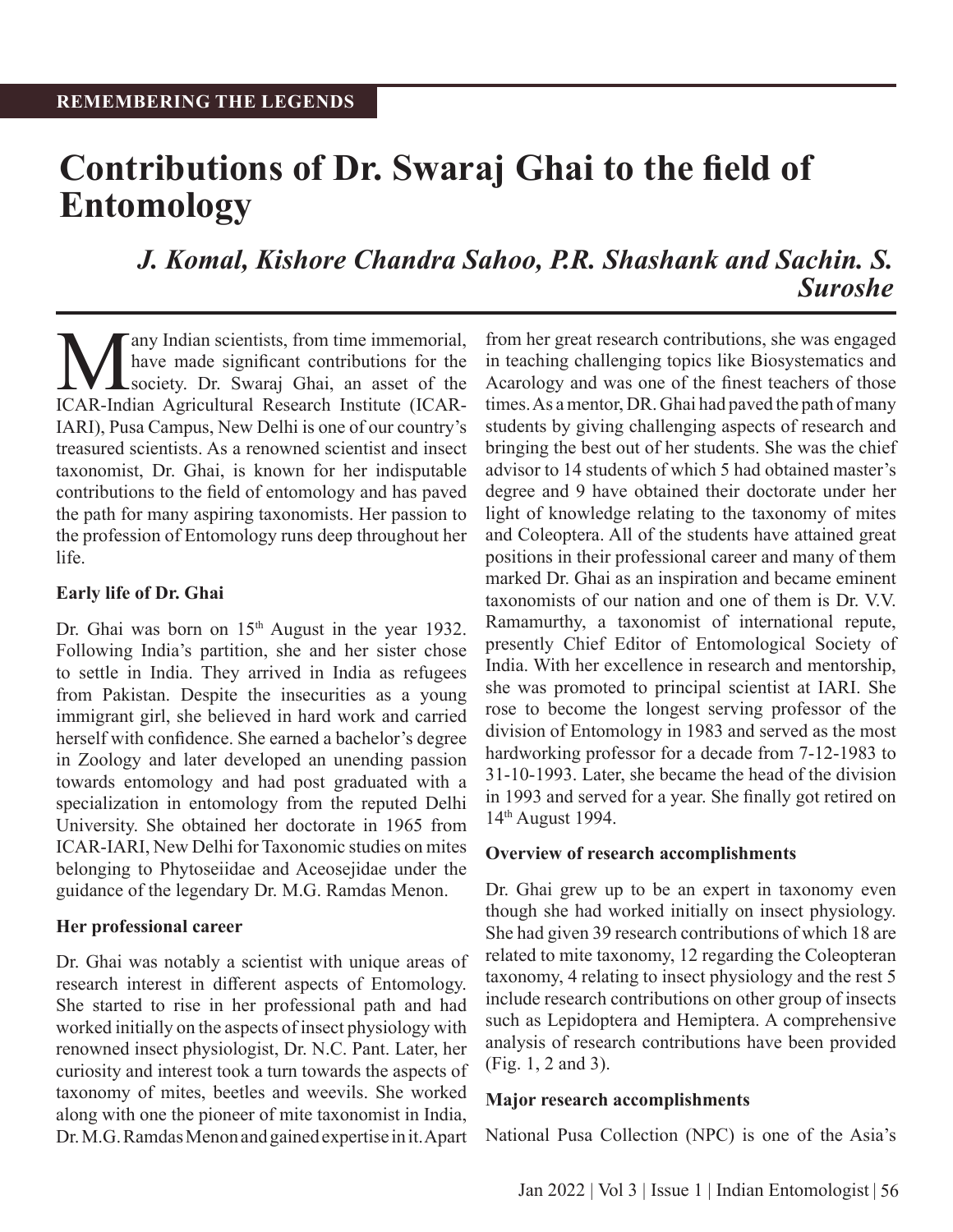

Fig. 1. Research contributions pertaining to different fields of entomology

largest insect repositories held as an integral part of the division of entomology (ICAR-IARI). As a national service for pest diagnostics, every year, on an average over 2000 specimens are identified by the NPC taxonomists. Over the last 50 years, NPC has contributed to the discovery and description of more than 1500 arthropod species which were new to science. Several taxonomic treatises on agriculturally important Choline chloride was studied by Dr. Ghai along with Dr. Pant. The quantitative requirement was assessed by rearing the larvae of *Trogoderma granarium* on a diet supplied with increasing concentrations of the vitamins to record the optimum concentration at which the maximum growth of the larvae is seen. Beyond a certain point of concentration, increasing the concentration will bring no change in the growth of the insect and this is



**Research contributions in Acarology** 

Fig. 2. Taxonomic studies on different families of mites

insects belonging to orders Lepidoptera, Coleoptera, Hemiptera, Orthoptera and Hymenoptera and class Acarina have been published. The incomparable efforts of Dr. Ghai had led to identification of 30 species of mites and 31 species of Coleopteran insects which were new to science and contributed to a substantial proportion of specimens at NPC which serve as an authentic reference for the identification of phytophagous mites, weevils and beetles of economic importance.

Vitamins of B-complex are very essential for the proper growth and reproduction of insects. The requirement of these vitamins like Nicotinic acid, Pantothenic acid and

said to be the optimum concentration where maximum growth of the larvae is obtained. Likewise, for all the three vitamins the quantitative requirement was analyzed which is still a very important study for dietbased rearing of the insects for any scientific research (Pant and Ghai, 1959).

Dr. Ghai recorded the distribution of brown wheat mite, *Petrobia latens* on wheat in India. It is a vector of barley yellow streak mosaic virus and causing nearly 30% of economic losses even in the current scenario. During her course of collections and thorough surveying, she had recorded these mites on wheat crop in Agronomy and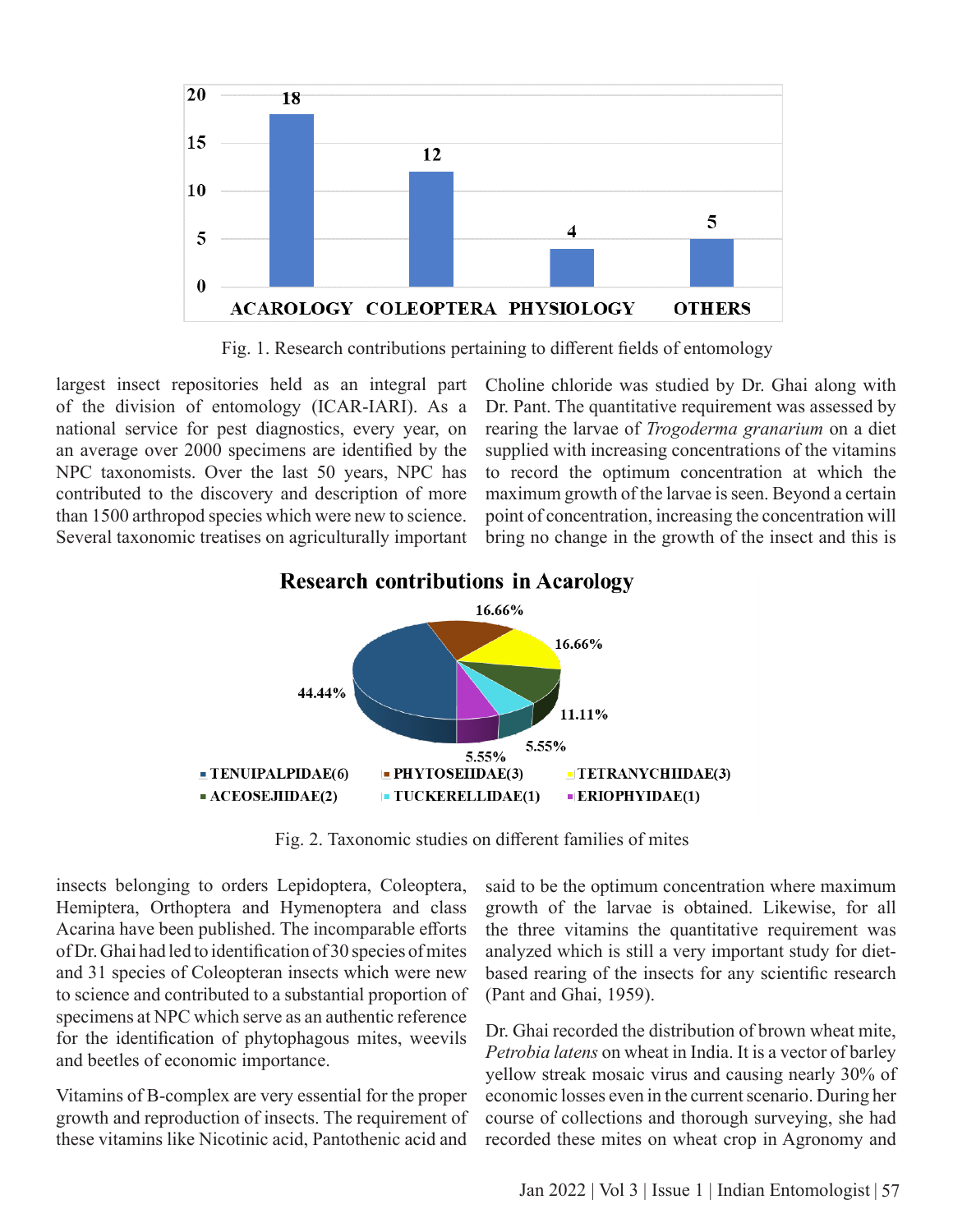

Fig. 3. Taxonomic studies on different families of Coleoptera

Botany fields of IARI. She had even got the specimens of this mite from nearby villages of Delhi, Haryana and Punjab for identification as they were new record from India as a pest of wheat. She has also studied the distribution of this mite in different parts of India thereby stating it as a worldwide pest. Surprisingly, she observed a predatory mite *Lasioseius terrestris* feeding on *Petrobia latens* which was a new record and gave a detailed taxonomic description of it (Ramdas Menon and Ghai, 1968).

Mango malformation was a very serious problem for mango growers of India and caused huge economic losses thereby attaining the status of national problem accounting for about 50 to 60% economic losses every year and in severe cases it may go up to 100 %. Mango malformation is a complex phenomenon which is caused by fungi *Fusarium moniliformae var subglutinans,*  Eriophyid mite and physiological disorder of the plant. But, the exact biological entity which was causing the malformation in mango trees was not known at that time. Pioneers have recorded this malformation but never attempted to study the Eriophyid mite in detail. Dr. Ghai made the first successful appropriate description of the mite which is still being used for identification. The correct identification and record of the bud mite, *Aceria mangiferae* Sayed from mango orchards of ICAR-IARI is of profound importance. Along with the bud mite, they have identified 3 new predatory species of mites on the mango shoots that were new

to science *viz., Typhlodromus roshanlali* Narayanan and Ghai, *Typhlodromus rhenanus* Narayanan and Ghai, *Typhlodromus nesbetti* Narayanan and Ghai. Dr. Ghai was a lady with golden heart who recognized the efforts of the person therefore *Typhlodromus roshanlali* Narayanan and Ghai was named in the honor of Roshanlal who helped them in procuring all the malformed shoots from mango orchards of IARI (Narayanan and Ghai, 1961).

Phytoseiidae is a prominent family of predatory mites and is known to be predacious on many phytophagous mites and form a quite good proportion of biotic community in the ecosystem. Knowledge pertaining to the predatory mites was not adequately established in those times and Dr. Ghai had comprehensively studied taxonomy of Indian Phytoseiidae which was an unexplored area of research in science. During the course of study, she had extensively collected mites from different parts of India like Bangalore, Delhi, Coimbatore and Bombay accounting for 16 species of mites belonging to the genus *Amblyseius* of which 7 species are new to science including *A. bambusae* Ghai and Menon*, A. coccosocius* Ghai and Menon*, A. eucalypti* Ghai and Menon*, A. ipomoeae* Ghai and Menon*, A. lablabi* Ghai and Menon*, A. mangiferae* Ghai and Menon and *A. sacchari* Ghai and Menon. 4 species are new records to India *viz., A. finlandicus* (Oudemans)*, A. fraterculus* Berlese*, A. havu* Pritchard & Baker*, A. hibisci* (Chant) and 5 species were already